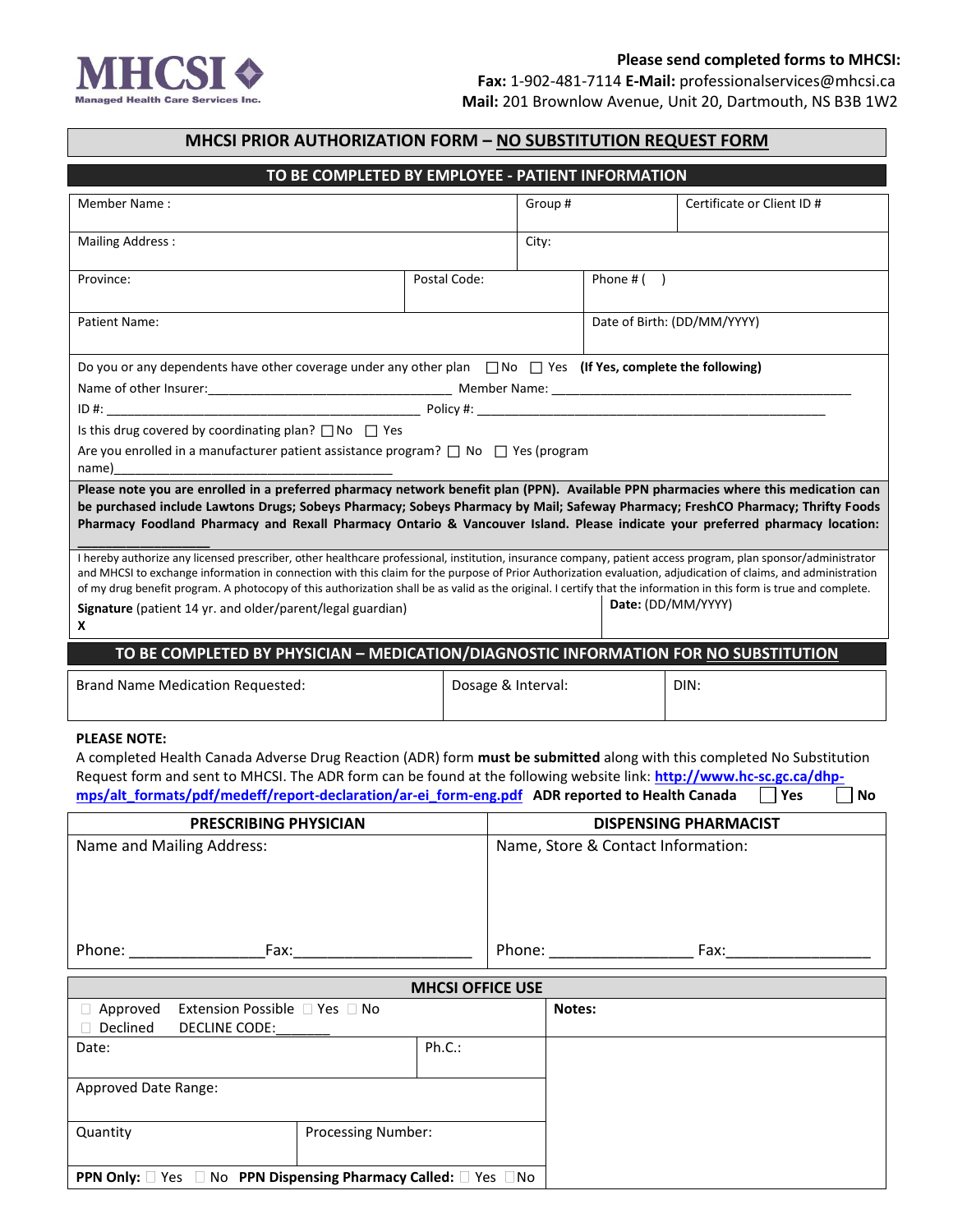

# **Canada Vigilance Adverse Reaction Reporting Form**

Report of suspected adverse reactions to marketed health products in Canada

See instructions and information on adverse reaction reporting and confidentiality on Page 2.

| Complete all mandatory items, marked by a *, and provide as much information as possible for the remaining items. | PROTECTED WHEN COMPLETED - B** |
|-------------------------------------------------------------------------------------------------------------------|--------------------------------|
|-------------------------------------------------------------------------------------------------------------------|--------------------------------|

| <b>A. Patient Information</b>                                               |        |              |                                                                   | <b>C. Suspected Health Product(s)</b>                   |                                |           |                                                                    |                              |    |                                        |
|-----------------------------------------------------------------------------|--------|--------------|-------------------------------------------------------------------|---------------------------------------------------------|--------------------------------|-----------|--------------------------------------------------------------------|------------------------------|----|----------------------------------------|
| 1. Identifier                                                               |        |              |                                                                   | 1. Name*, strength and manufacturer (if known)          |                                |           |                                                                    |                              |    |                                        |
| 2. Age                                                                      |        | 3. Sex*      | 4. Height                                                         | 5. Weight                                               | #1                             |           |                                                                    |                              |    |                                        |
|                                                                             | Years  | Male         | cm                                                                | kg                                                      |                                |           |                                                                    |                              |    |                                        |
|                                                                             | Months | Female       | feet                                                              | lbs                                                     | #2                             |           |                                                                    |                              |    |                                        |
| <b>B. Adverse Reaction</b>                                                  |        |              |                                                                   |                                                         |                                |           |                                                                    |                              |    |                                        |
|                                                                             |        |              | 1. Outcome attributed to adverse reaction (Select all that apply) |                                                         |                                |           | 2. Dose, frequency and route used                                  |                              |    |                                        |
| Death:                                                                      |        | (yyyy-mm-dd) | <b>Disability</b>                                                 |                                                         | #1                             |           |                                                                    | $#2$                         |    |                                        |
| Life-threatening                                                            |        |              |                                                                   | Congenital malformation<br>Required intervention to     |                                |           |                                                                    |                              |    |                                        |
| Hospitalization                                                             |        |              |                                                                   | prevent damage/impairment                               | 3. Therapy dates (or duration) |           |                                                                    |                              |    |                                        |
| Hospitalization - prolonged                                                 |        |              | Other:                                                            |                                                         |                                |           | #1 From (yyyy-mm-dd) - To (yyyy-mm-dd)                             |                              |    | #2 From (yyyy-mm-dd) - To (yyyy-mm-dd) |
| 2. Reaction date (yyyy-mm-dd)                                               |        |              |                                                                   | 3. Report date (yyyy-mm-dd)                             | 4. Indication for use          |           |                                                                    |                              |    |                                        |
|                                                                             |        |              |                                                                   |                                                         | #1                             |           |                                                                    | $\#2$                        |    |                                        |
| 4. Describe reaction or problem*                                            |        |              |                                                                   |                                                         |                                |           | 5. Reaction abated after use stopped or dose reduced               |                              |    |                                        |
|                                                                             |        |              |                                                                   |                                                         | <b>Yes</b><br>#1               | No        | Does not apply                                                     | Yes<br>#2                    | No | Does not apply                         |
|                                                                             |        |              |                                                                   |                                                         | 6. Lot #                       |           |                                                                    | 7. Expiration                |    |                                        |
|                                                                             |        |              |                                                                   |                                                         | #1                             |           |                                                                    | #1 (yyyy-mm-dd)              |    |                                        |
|                                                                             |        |              |                                                                   |                                                         | #2                             |           |                                                                    | #2 (yyyy-mm-dd)              |    |                                        |
|                                                                             |        |              |                                                                   |                                                         |                                |           | 8. Reaction reappeared after reintroduction                        |                              |    |                                        |
|                                                                             |        |              |                                                                   |                                                         | Yes<br>#1                      | <b>No</b> | Does not apply                                                     | #2<br>Yes                    | No | Does not apply                         |
|                                                                             |        |              |                                                                   |                                                         |                                |           | 9. Concomitant health products, excluding treatment of reaction    |                              |    |                                        |
|                                                                             |        |              |                                                                   |                                                         |                                |           | (name, dose, frequency, route used and therapy dates (yyyy-mm-dd)) |                              |    |                                        |
|                                                                             |        |              |                                                                   |                                                         |                                |           |                                                                    |                              |    |                                        |
| 5. Relevant tests/laboratory data (including dates (yyyy-mm-dd))            |        |              |                                                                   | 10. Treatment of reaction, including dates (yyyy-mm-dd) |                                |           |                                                                    |                              |    |                                        |
|                                                                             |        |              |                                                                   |                                                         |                                |           |                                                                    |                              |    |                                        |
| 6. Relevant history and pre-existing medical conditions                     |        |              |                                                                   |                                                         |                                |           | <b>D. Reporter Information</b>                                     |                              |    |                                        |
| (e.g. allergies, pregnancy, smoking/alcohol use, hepatic/renal dysfunction) |        |              |                                                                   |                                                         |                                |           | 1. Name*, occupation, address, telephone number*                   |                              |    |                                        |
|                                                                             |        |              |                                                                   |                                                         |                                |           |                                                                    |                              |    |                                        |
|                                                                             |        |              |                                                                   |                                                         | 2. Health professional?        |           |                                                                    | 3. Reported to manufacturer? |    |                                        |
|                                                                             |        |              |                                                                   |                                                         | Yes                            | No        |                                                                    | Yes                          | No |                                        |
|                                                                             |        |              |                                                                   |                                                         |                                |           |                                                                    |                              |    |                                        |

\*\* As per the Treasury Board of Canada Secretariat Government Security Policy.

Canadä